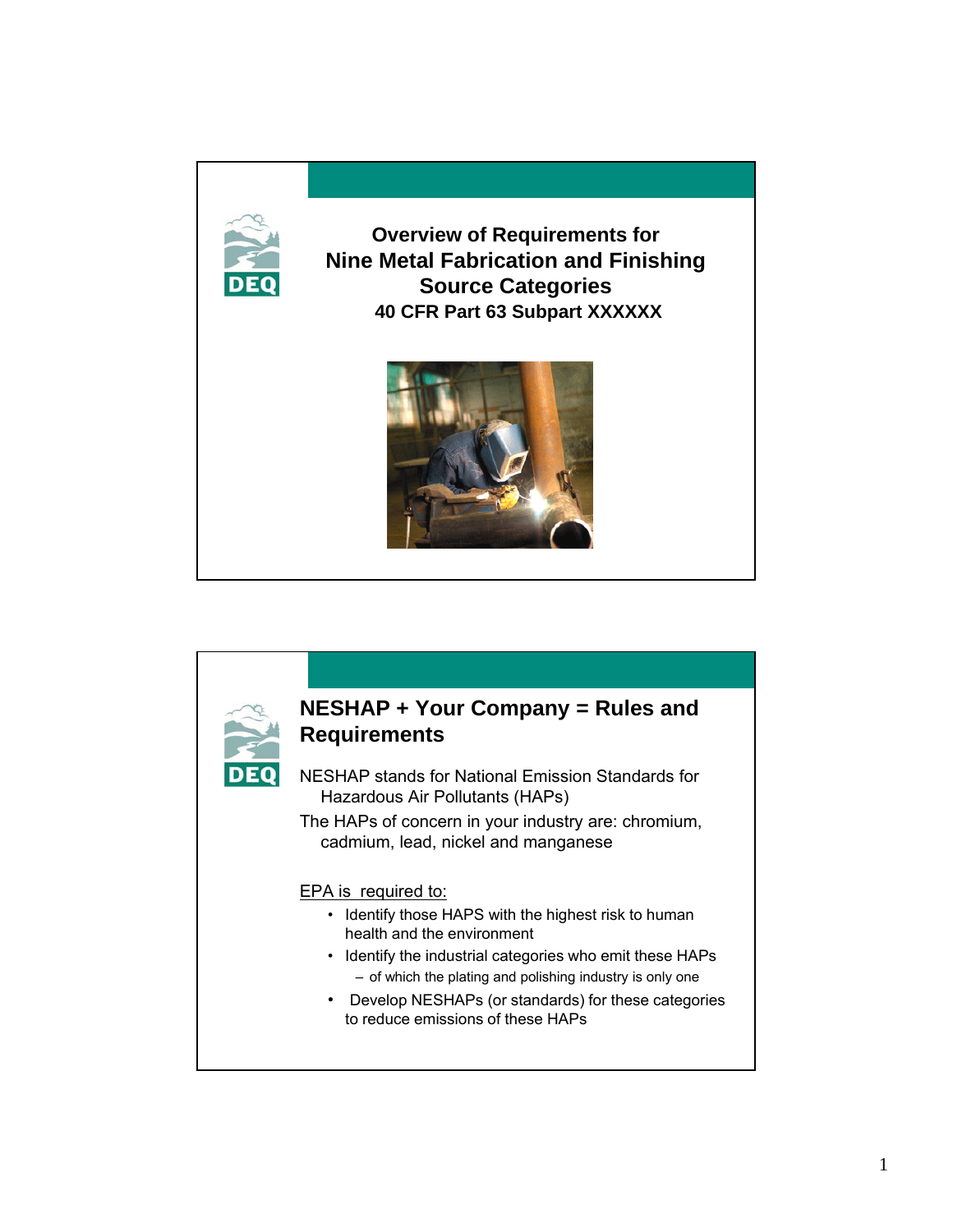![](_page_1_Figure_0.jpeg)

![](_page_1_Figure_1.jpeg)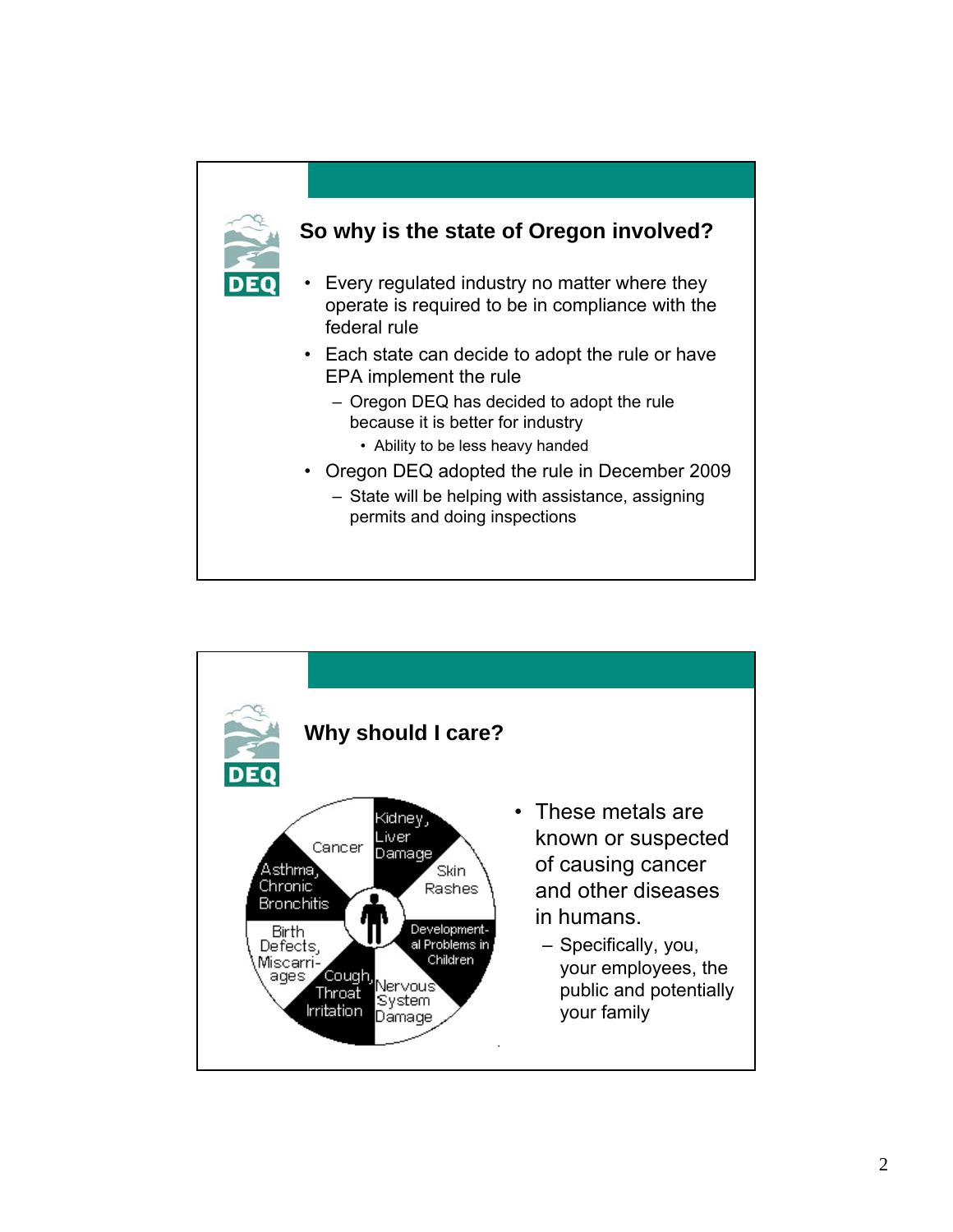# **Let's determine if the standard applies to your operation**

![](_page_2_Picture_1.jpeg)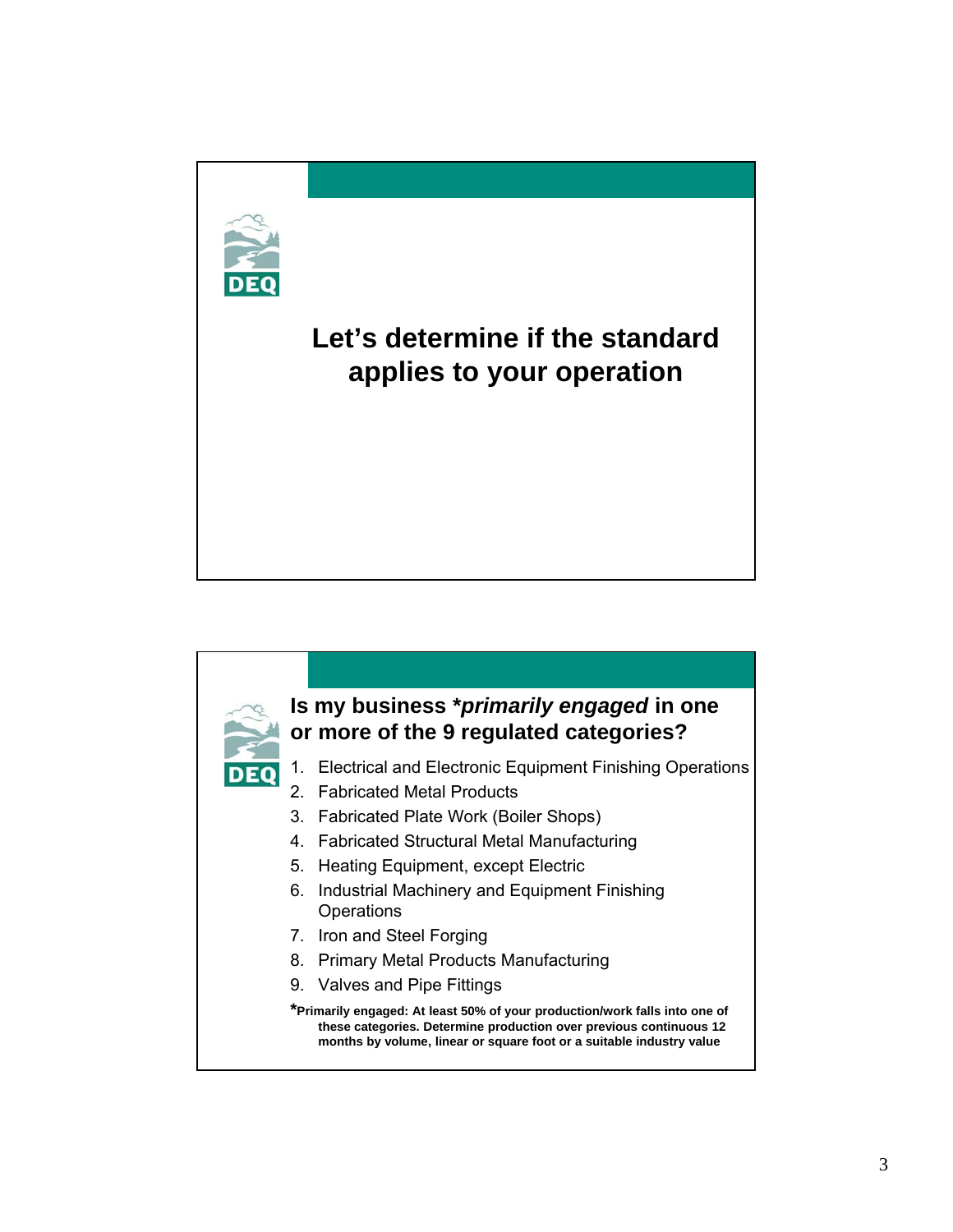# **What's my next step?**

**If your answer was NO**

#### Determine if Subpart 6H for misc surface coaters applies

- Do you spray apply coatings?
- Do the coatings contain any MHAPs? (listed on next slide) Determine next steps:
	- If Yes: comply w/rule and permitting requirements
	- If No : maintain records as proof of exemption from both 6X and 6H

#### **If your answer was YES**

Do you operate one or more of the following 5 activities:

- **Dry** Abrasive Blasting
- **Dry** Grinding and Polishing with Machines
- **Dry** Machining
- Spray Painting
- Welding

![](_page_3_Figure_14.jpeg)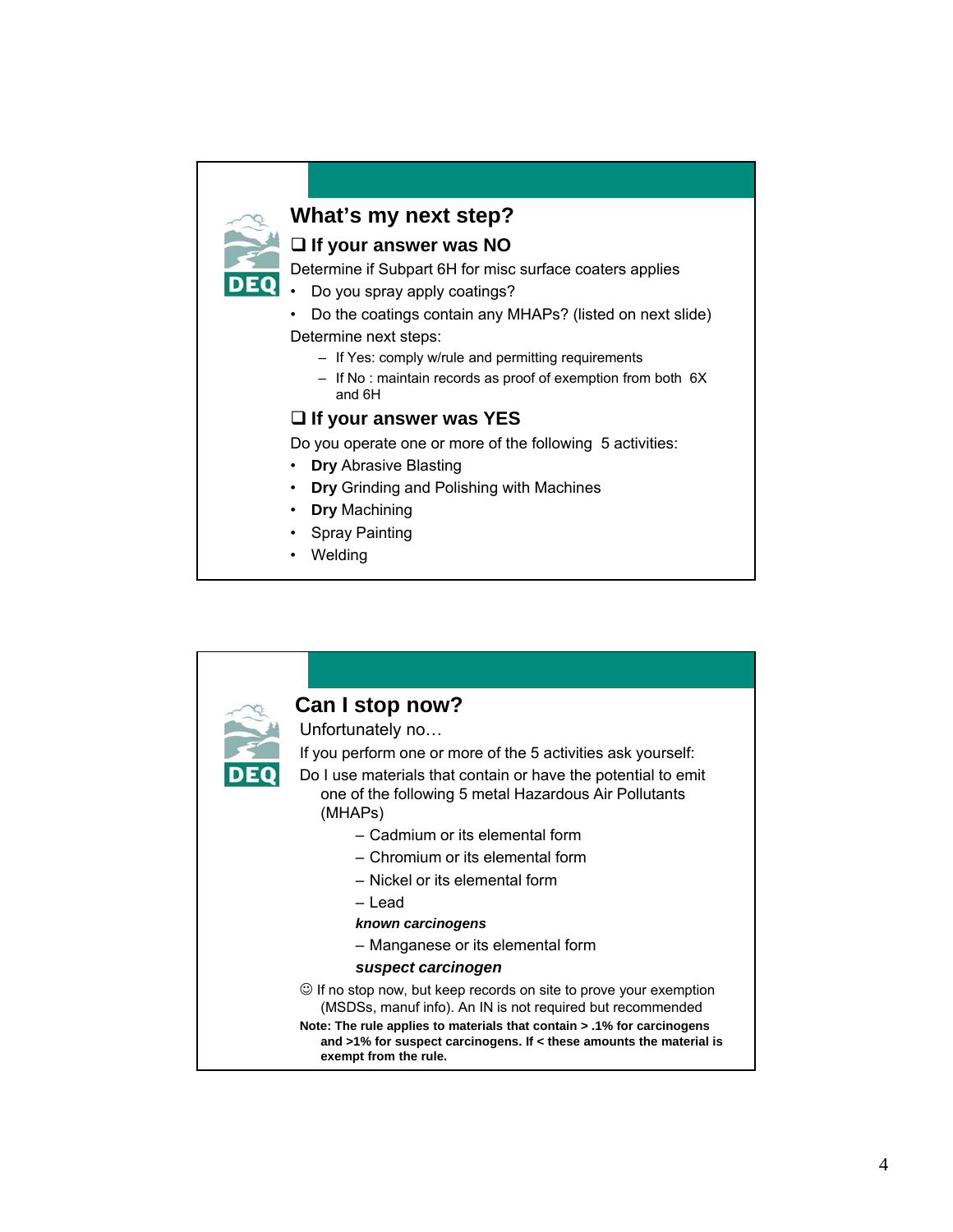![](_page_4_Figure_0.jpeg)

![](_page_4_Figure_1.jpeg)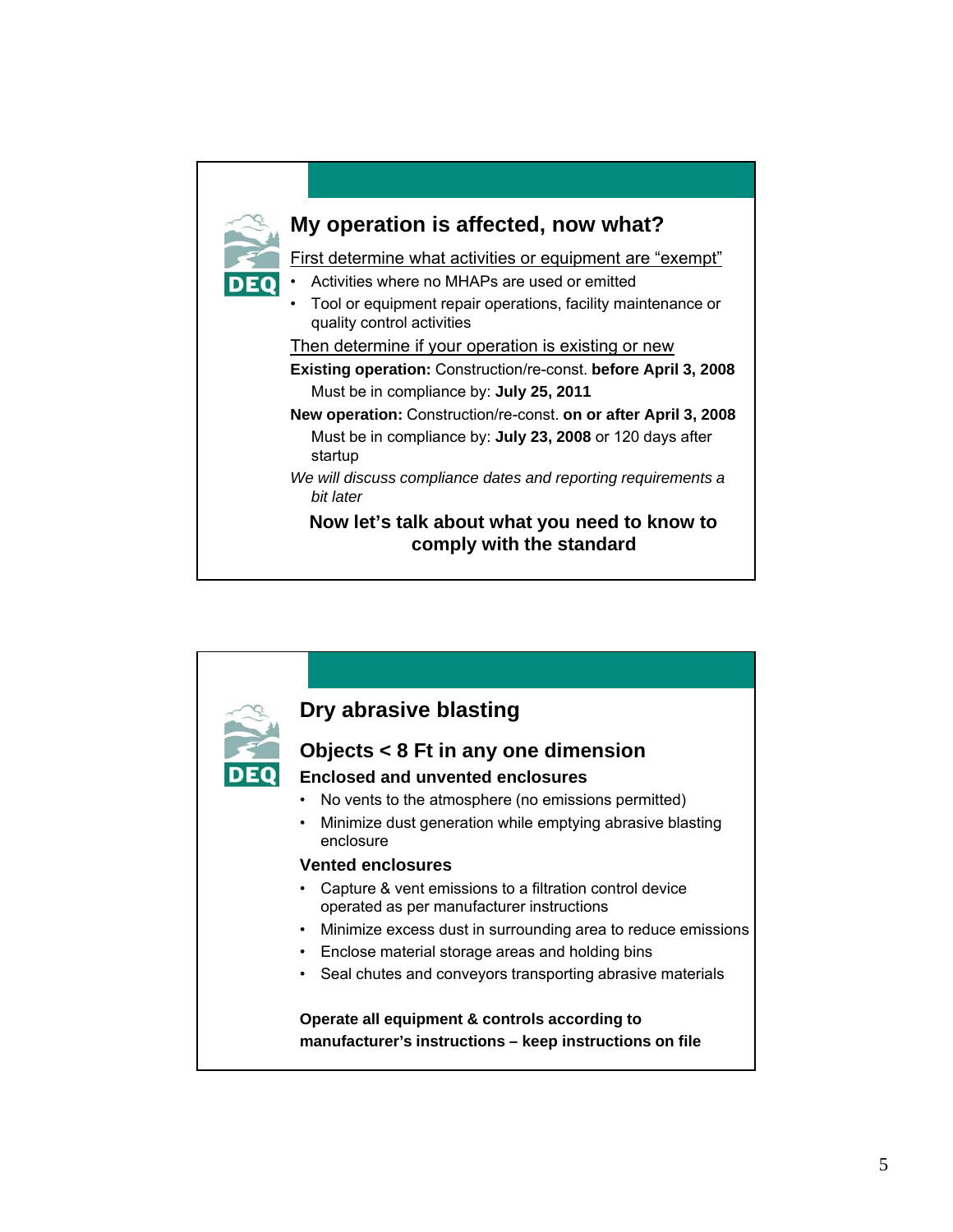## **Dry abrasive blasting**

### **Objects > 8 Ft in any one dimension**

#### **Vented enclosures**

Comply with requirements for objects < 8ft or the following:

- Substitute low PM-emitting blast media (glass, hematite, steel shot, aluminum oxide) for high PM-emitting blast media (sand) whenever practicable to reduce MFHAP emissions
- Minimize excess dust in surrounding area to reduce emissions
- Enclose material storage areas and holding bins
- Seal chutes and conveyors transporting abrasive materials
- Do not re-use dry blast media unless contaminants have been removed (filtration or screening) and blast media conforms to its original size

**Operate all equipment & controls according to manufacturer's instructions – keep instructions on file**

![](_page_5_Figure_10.jpeg)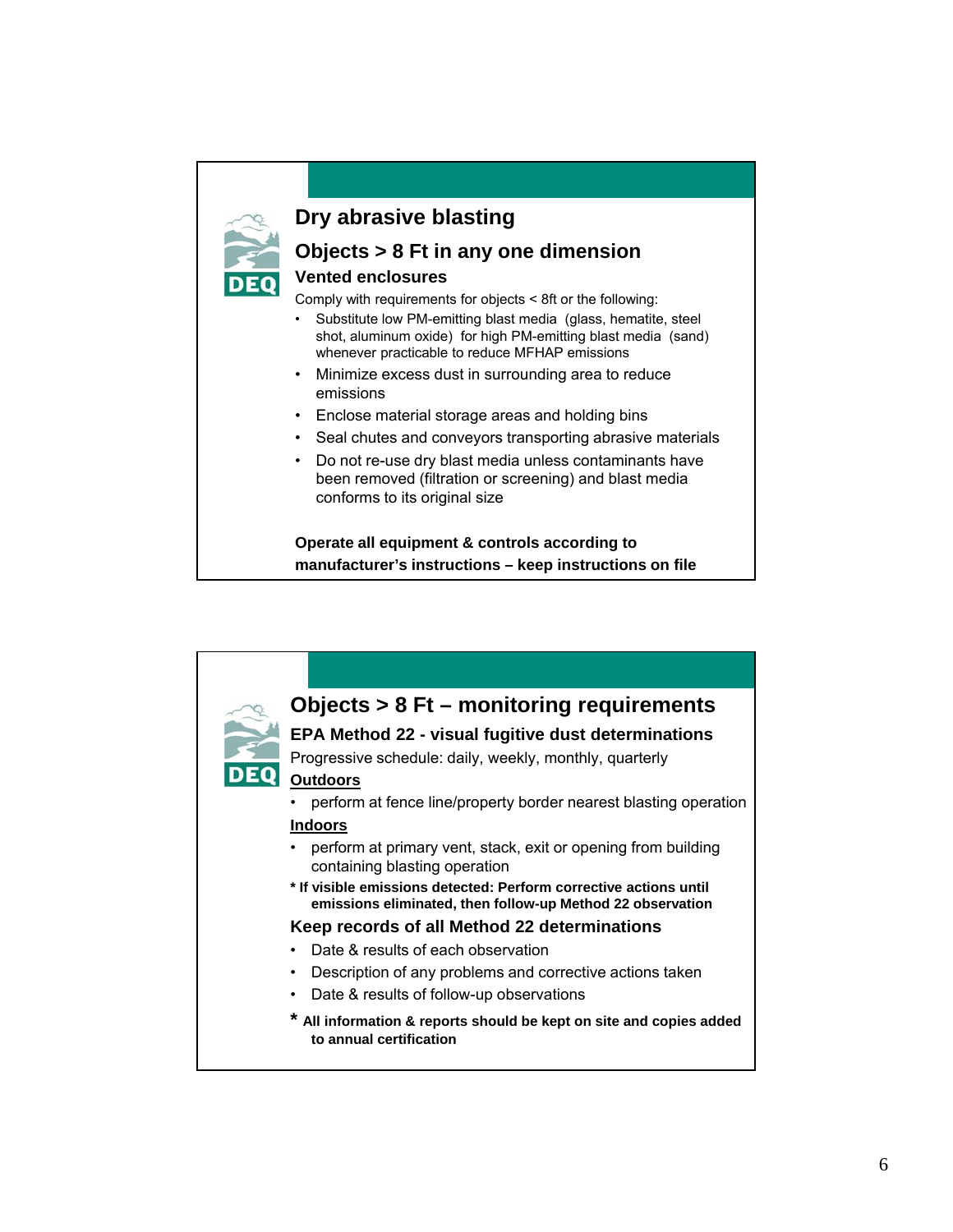![](_page_6_Figure_0.jpeg)

![](_page_6_Picture_1.jpeg)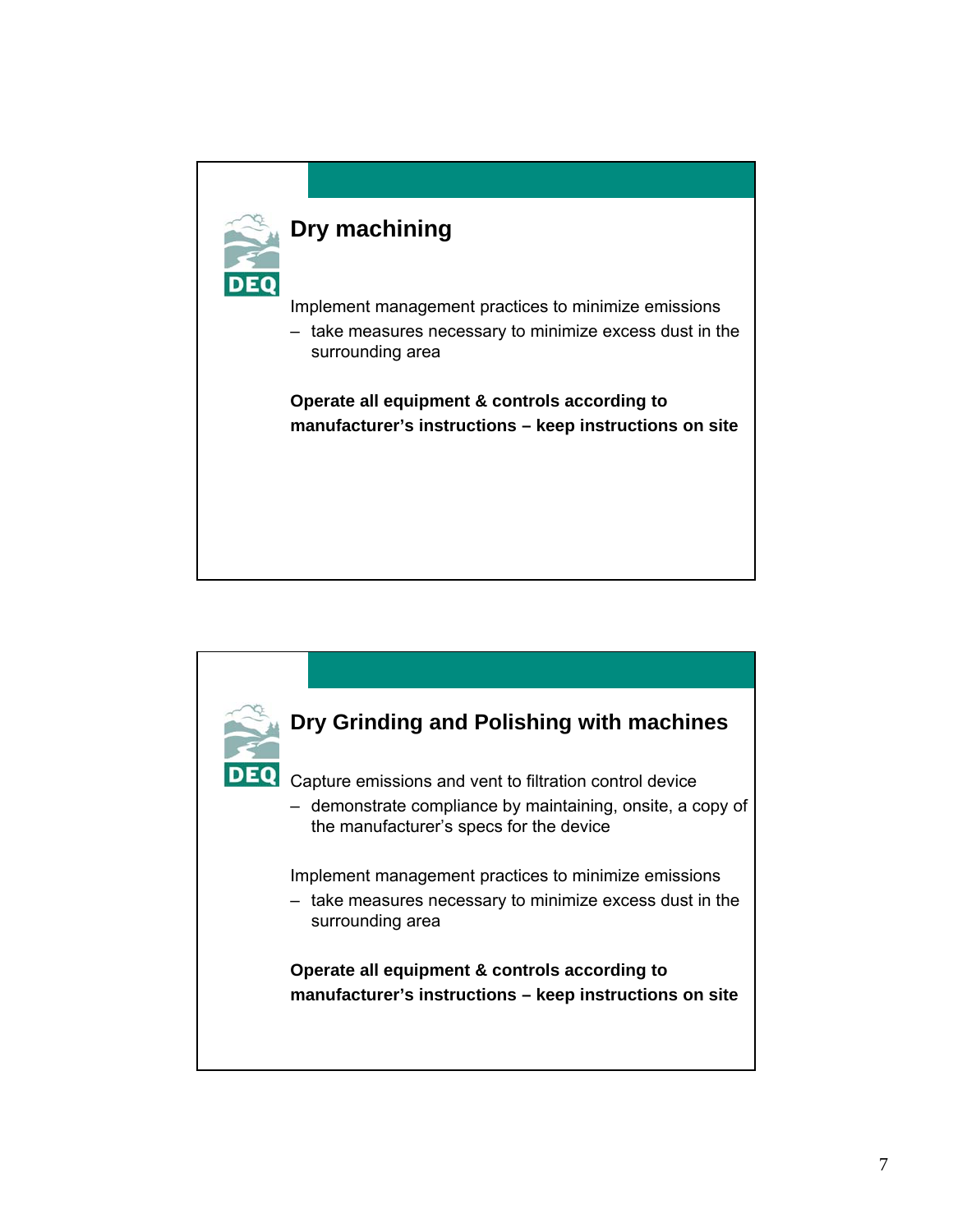# **Spray painting**

#### **Exemptions**

Cups <3 oz./non-atomizing /aerosol cans/hand painting, etc.

#### **Spray booth and filter exemptions:**

- Painting at fabricated structural steel manufacturing facilities
- Where objects >15 ft are not painted within booths or rooms

#### **In all other cases spray booths or rooms must have**

A full roof with at least two complete walls plus: *Booth:* 2 additional walls\* *Room:* 1 or 2 additional walls\*

#### **( curtains or barrier material ok)**

- Roof may contain narrow slots for connecting fabricated products to overhead cranes and/or for cords or cables
- Ventilate so air is drawn inward & leaves only through filter
- Filter must be 98% efficient Keep filter vendor data on site
- Inspect & replace filters according to manufacturer's specs – Maintain documentation of all activities

![](_page_7_Picture_13.jpeg)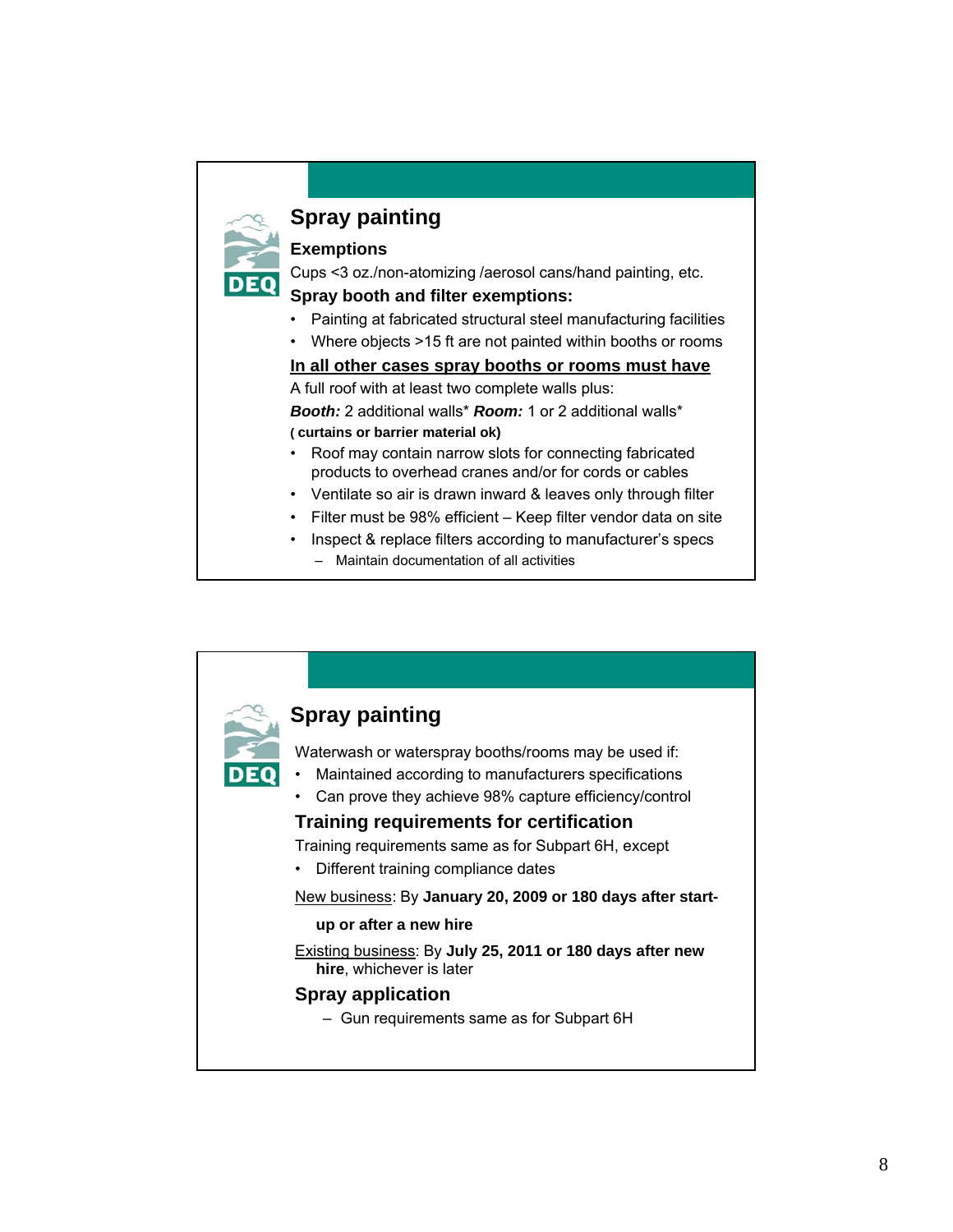# **Spray painting**

#### **Gun Cleaning – Approved methods**

Requirements same as for Subpart 6H, except this rule covers use of non-HAP solvents in place of non-atomization

**Spray techniques** - To minimize paint usage & overspray

Requirements same as for Subpart 6H.

- Training records must include a description of the methods to be used after training is performed to demonstrate, document and certify successful completion of training
	- initial training not required if owner can document or certify previous accumulated training is equivalent, complies with the rule and was given within the past 5 years

![](_page_8_Figure_7.jpeg)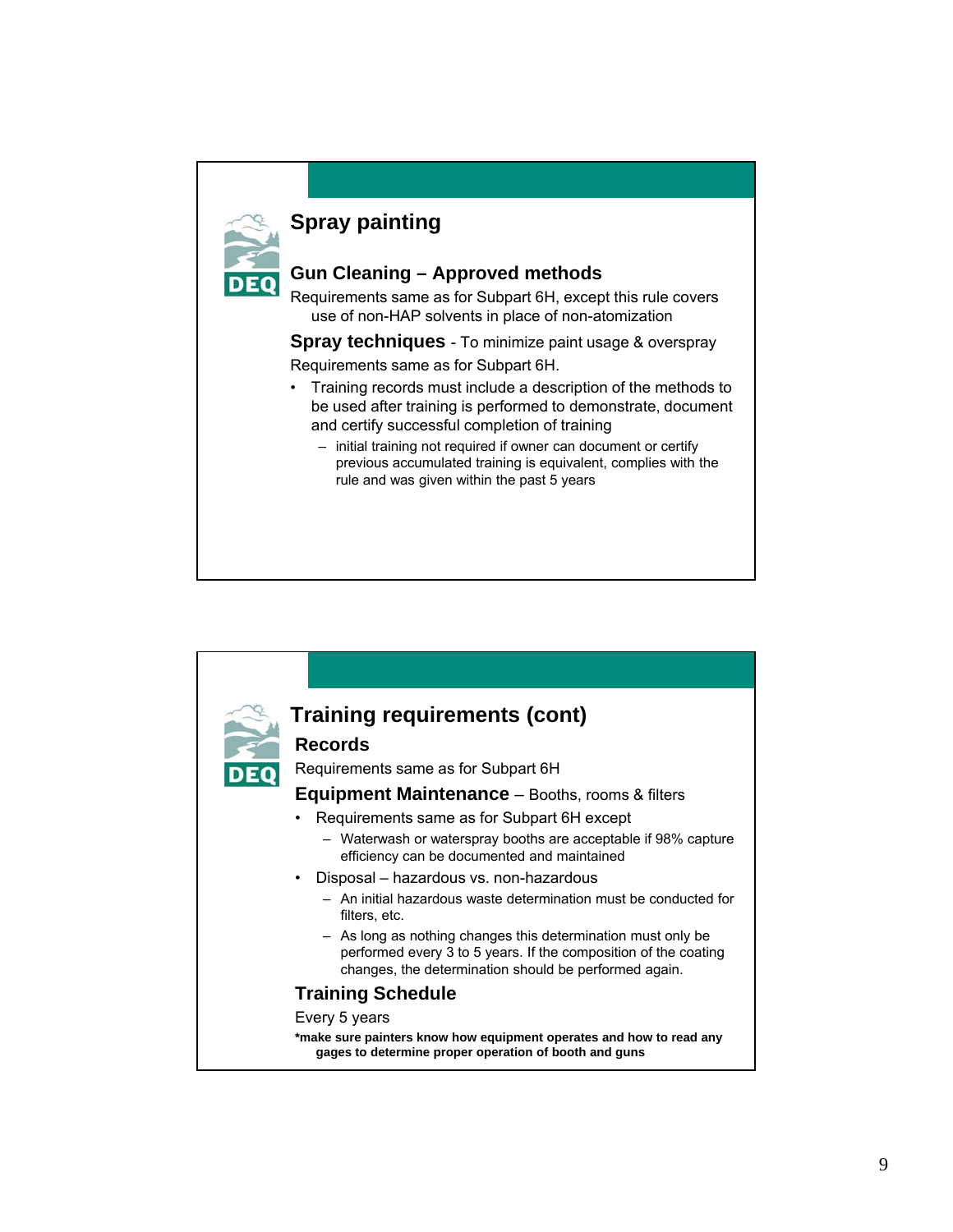# **Welding**

Determine yearly usage of welding rod and wire

on a rolling 12 month basis. If you use:

#### **< 2000 lbs/year**

- One or more management practices must be implemented
- **No monitoring required**
- **> 2000 lbs/year**
- One or more management practices **OR** fume control measures must be implemented
- **Monitoring is required** (Method 22 and possibly Method 9)
- Keep records of all visual determinations and corrective actions taken and submit with annual certification

**Operate all equipment & controls according to manufacturer's instructions – keep instructions on site**

![](_page_9_Figure_11.jpeg)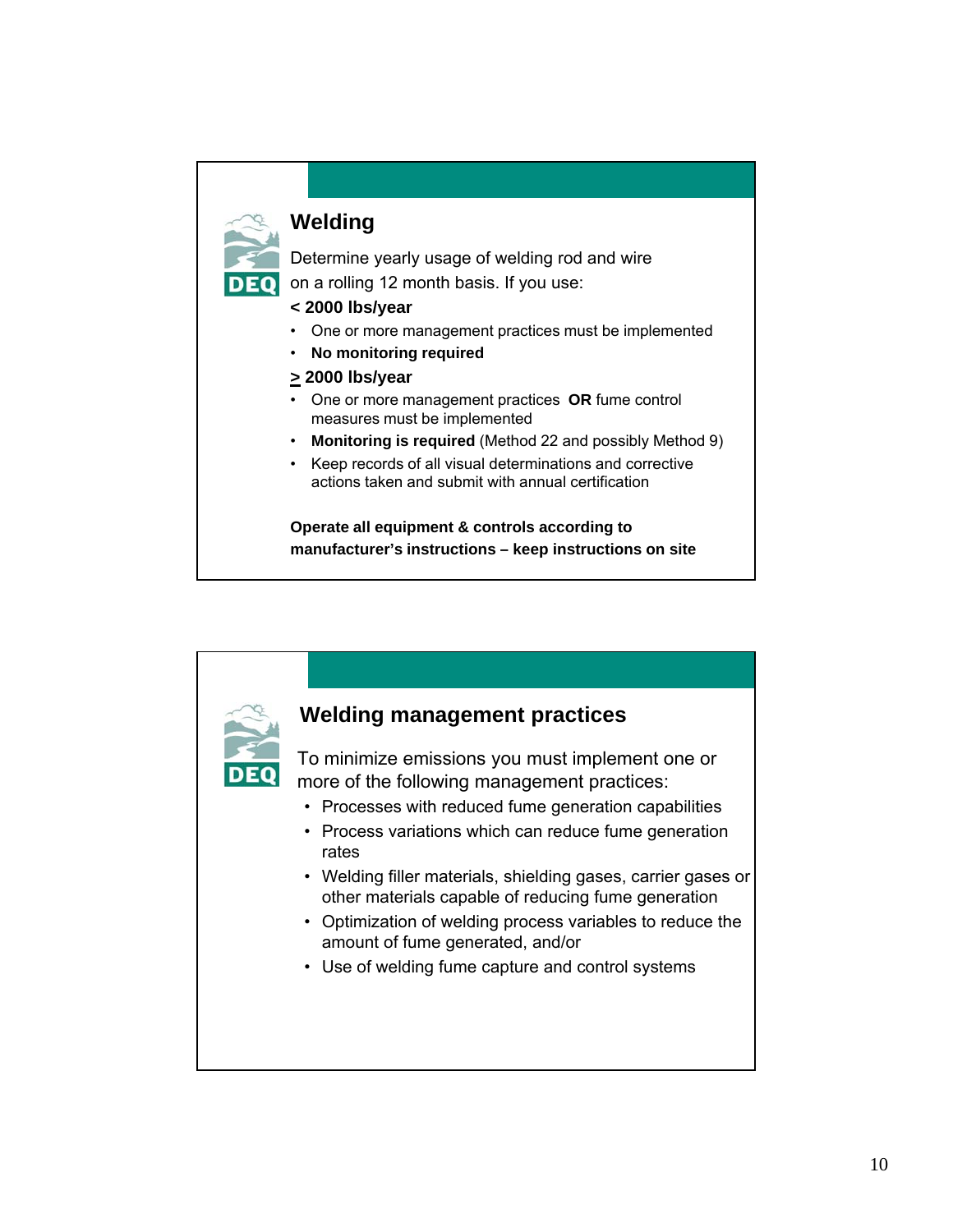![](_page_10_Figure_0.jpeg)

Use EPA M22 to determine visible emissions (VEs)

- No certification is needed to perform M22 observations, however, you need to understand the general procedures required while observing and will need some equipment to assist you
- Observe welding emissions from primary vents, stacks, exits or openings of buildings housing welding operations.
- Perform under normal operating conditions
- Duration of observation: 15 min
- *Note: VEs are considered present if detected for more than 6 minutes out of the total observation of 15 minutes*
- Record & report instances of VEs, corrective actions taken & results of follow-up observations
- Submit all information with annual cert & compliance report
- Progressive observation schedule is daily, weekly, monthly or quarterly depending upon VEs observed.

![](_page_10_Figure_10.jpeg)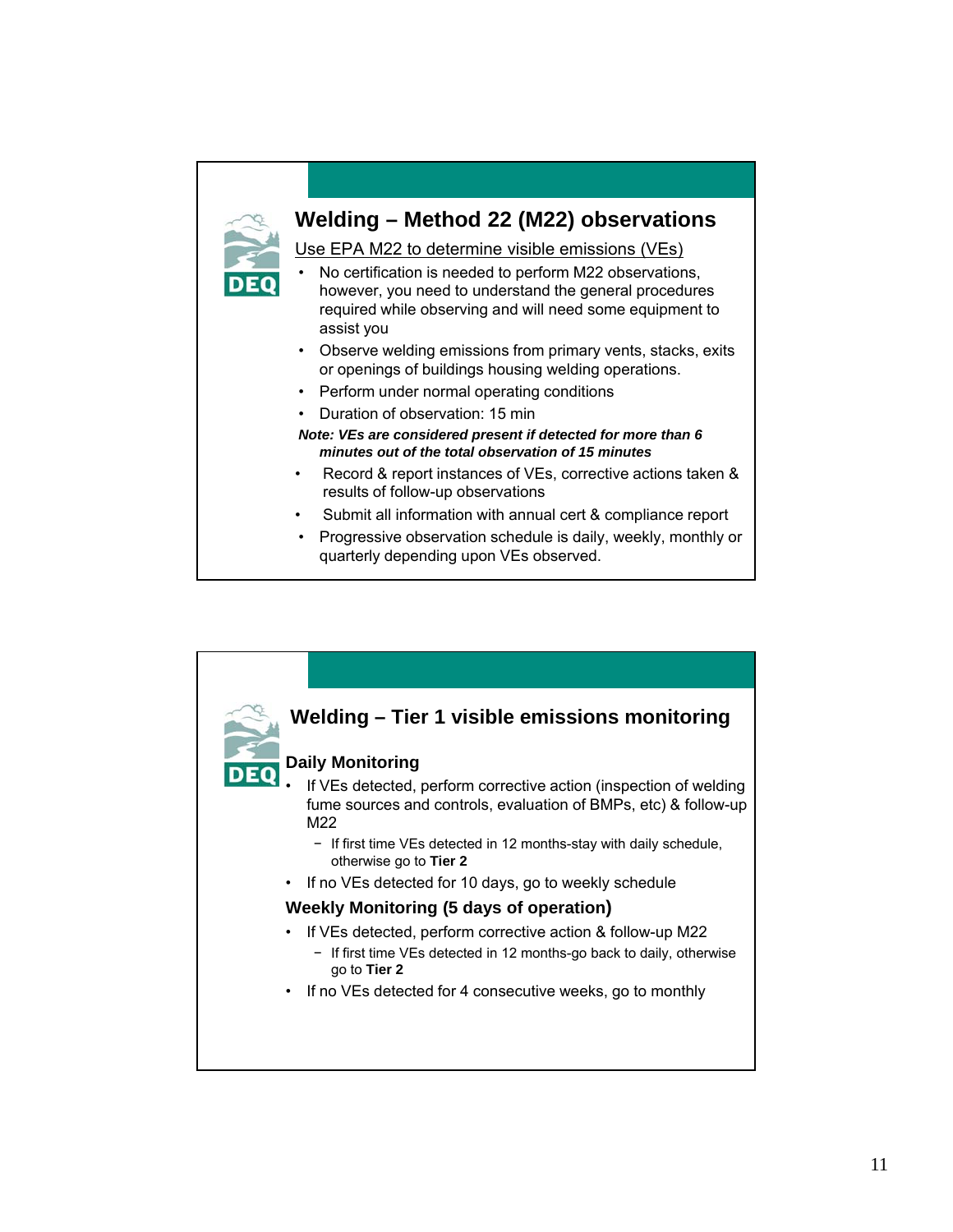![](_page_11_Figure_0.jpeg)

![](_page_11_Figure_1.jpeg)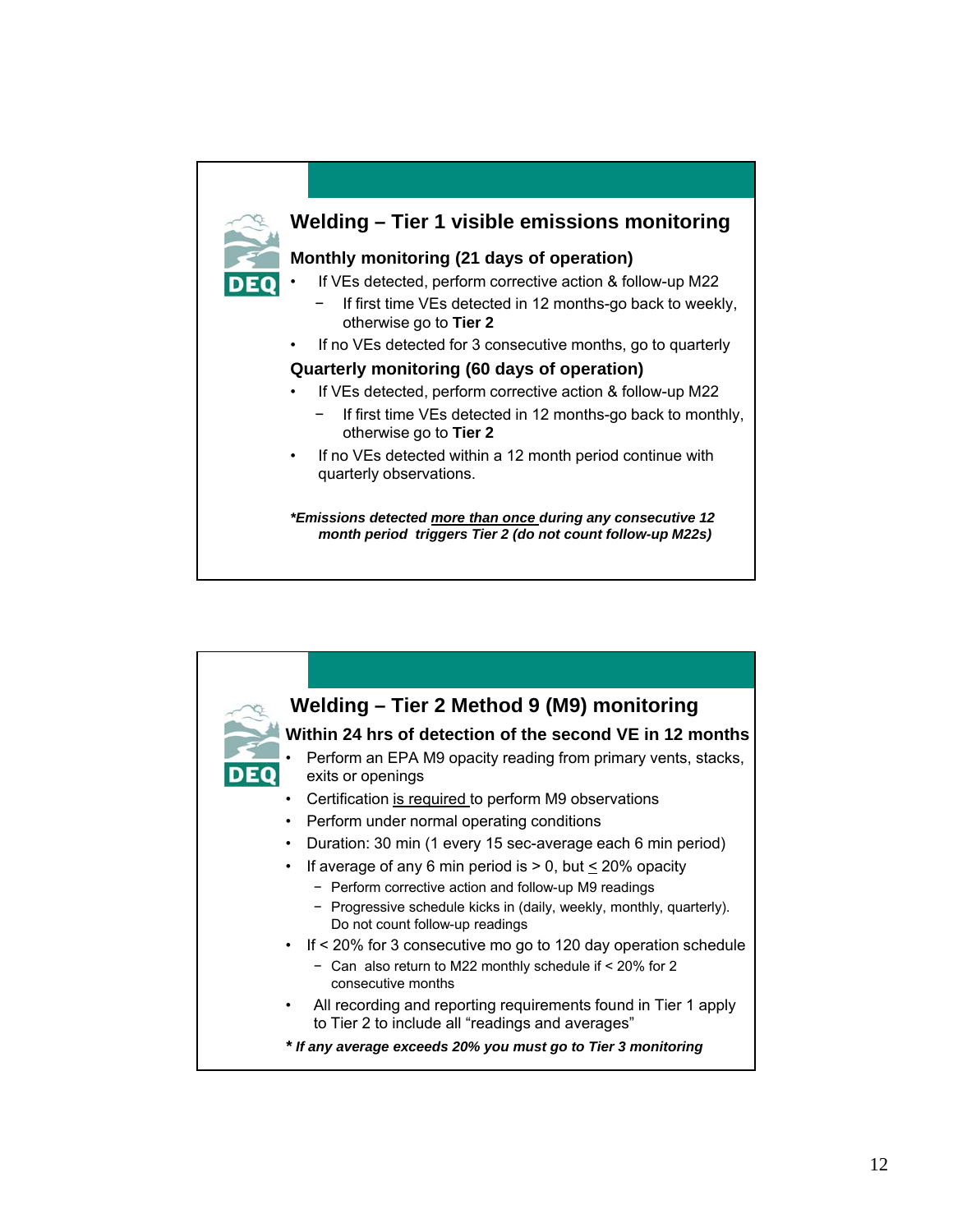![](_page_12_Figure_0.jpeg)

![](_page_12_Picture_1.jpeg)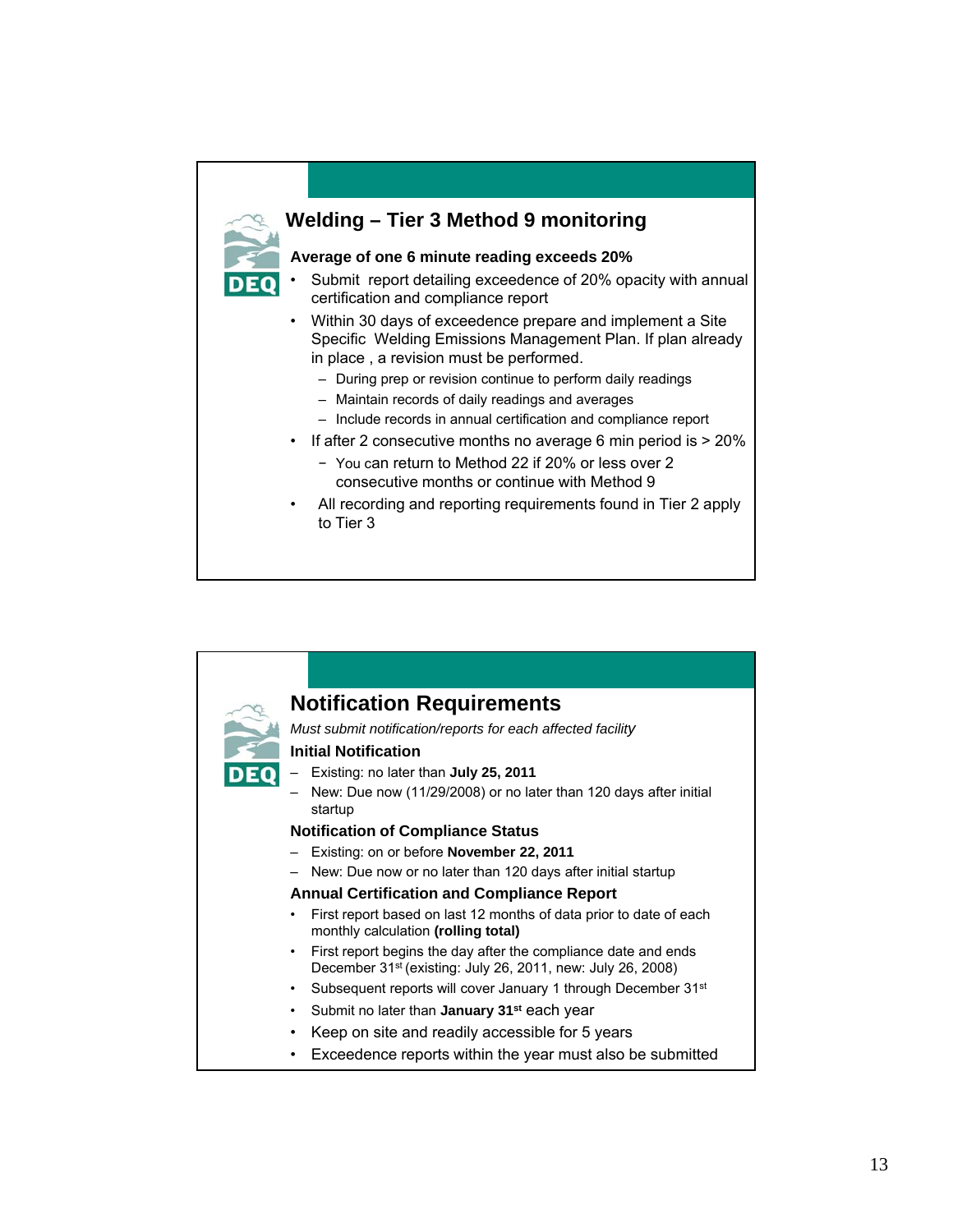## **Permitting Information**

#### **What "would" be required**

- All operations affected by the standard required to obtain a general air contaminant discharge permit or ACDP
- Permit fee of \$1,296

#### **Proposed exemption from permitting**

Operations meeting **"all"** three of the following criteria:

- 1. NO dry abrasive blasting in vented enclosure or on object >8Ft in any one dimension
- 2. NO shielded metal arc welding (SMAW) using MHAP rod and/or wire
- 3. Use < 100 lbs of MHAP containing rod and/or wire per year

#### **Proposed fee structure for permitted operations**

#### Permit fee of \$1,296

Operations performing two or more of the following activities:

- Dry abrasive blasting as outline above
- Spray applied painting with MHAP containing coatings
- Welding using > 2000 lbs of MHAP containing rod and/or wire

![](_page_13_Picture_15.jpeg)

14